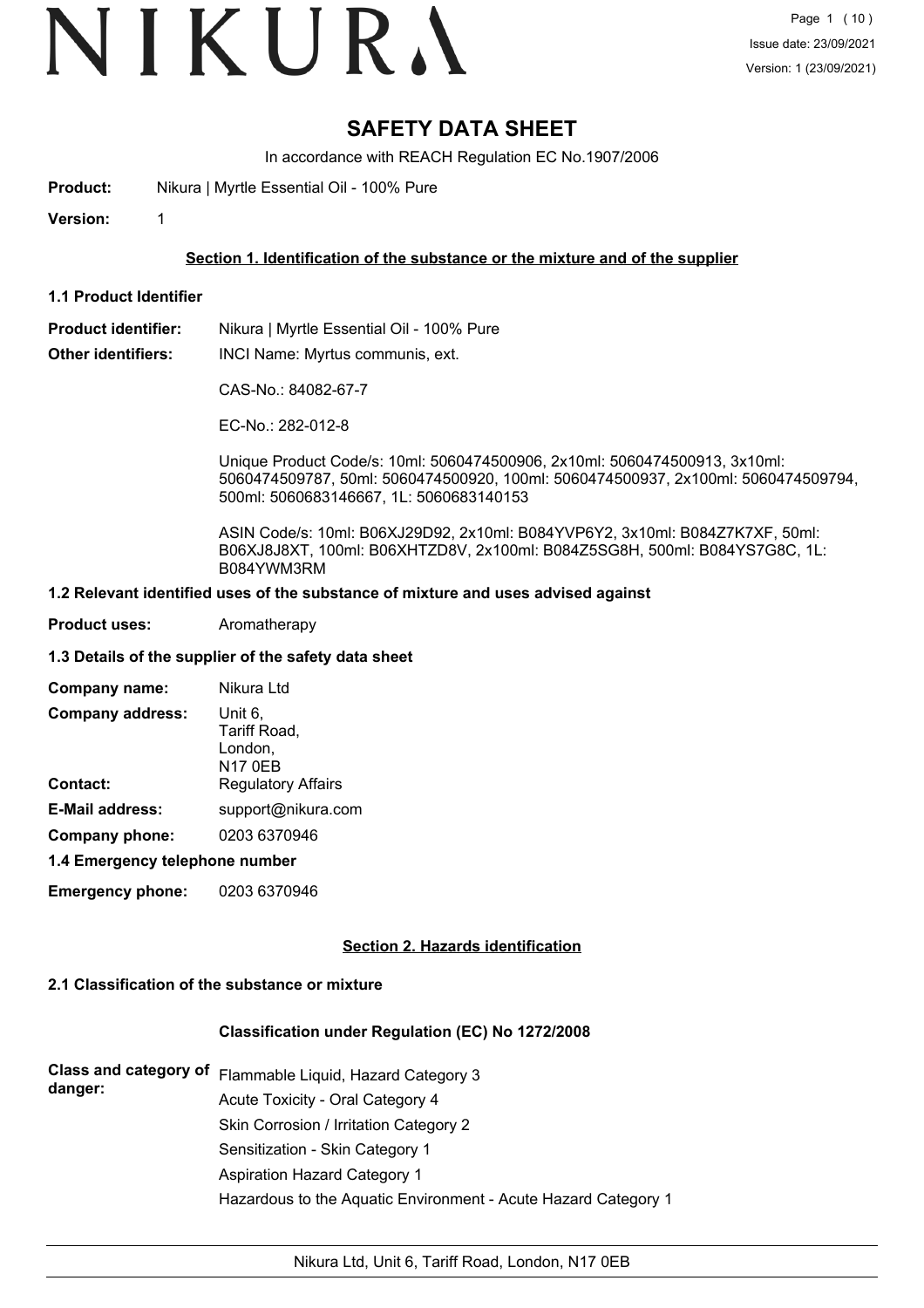# **SAFETY DATA SHEET**

In accordance with REACH Regulation EC No.1907/2006

| Product:                                | Nikura   Myrtle Essential Oil - 100% Pure                                                                                                                                                                                                                                                                                                                                                                                                                                                                                                                                                                                                                                                                                                                                                                                                                                                                                                                                       |
|-----------------------------------------|---------------------------------------------------------------------------------------------------------------------------------------------------------------------------------------------------------------------------------------------------------------------------------------------------------------------------------------------------------------------------------------------------------------------------------------------------------------------------------------------------------------------------------------------------------------------------------------------------------------------------------------------------------------------------------------------------------------------------------------------------------------------------------------------------------------------------------------------------------------------------------------------------------------------------------------------------------------------------------|
| <b>Version:</b>                         | 1                                                                                                                                                                                                                                                                                                                                                                                                                                                                                                                                                                                                                                                                                                                                                                                                                                                                                                                                                                               |
| <b>Class and category of</b><br>danger: | Hazardous to the Aquatic Environment - Long-term Hazard Category 1<br>Hazardous to the Aquatic Environment - Long-term Hazard Category 2<br>H226, Flammable liquid and vapour.<br>H302, Harmful if swallowed.                                                                                                                                                                                                                                                                                                                                                                                                                                                                                                                                                                                                                                                                                                                                                                   |
|                                         | H304, May be fatal if swallowed and enters airways.<br>H315, Causes skin irritation.<br>H317, May cause an allergic skin reaction.<br>H410, Very toxic to aquatic life with long lasting effects.<br>H411, Toxic to aquatic life with long lasting effects.                                                                                                                                                                                                                                                                                                                                                                                                                                                                                                                                                                                                                                                                                                                     |
| 2.2 Label elements                      |                                                                                                                                                                                                                                                                                                                                                                                                                                                                                                                                                                                                                                                                                                                                                                                                                                                                                                                                                                                 |
|                                         | Classification under Regulation (EC) No 1272/2008                                                                                                                                                                                                                                                                                                                                                                                                                                                                                                                                                                                                                                                                                                                                                                                                                                                                                                                               |
| Signal word:                            | Danger                                                                                                                                                                                                                                                                                                                                                                                                                                                                                                                                                                                                                                                                                                                                                                                                                                                                                                                                                                          |
| <b>Hazard statements:</b>               | H226, Flammable liquid and vapour.<br>H302, Harmful if swallowed.<br>H304, May be fatal if swallowed and enters airways.<br>H315, Causes skin irritation.<br>H317, May cause an allergic skin reaction.<br>H410, Very toxic to aquatic life with long lasting effects.<br>H411, Toxic to aquatic life with long lasting effects.                                                                                                                                                                                                                                                                                                                                                                                                                                                                                                                                                                                                                                                |
| <b>M</b> factor:                        | None                                                                                                                                                                                                                                                                                                                                                                                                                                                                                                                                                                                                                                                                                                                                                                                                                                                                                                                                                                            |
| <b>Supplemental</b><br>Information:     | None                                                                                                                                                                                                                                                                                                                                                                                                                                                                                                                                                                                                                                                                                                                                                                                                                                                                                                                                                                            |
| <b>Precautionary</b><br>statements:     | P210, Keep away from heat, sparks, open flames and hot surfaces. - No smoking.<br>P233, Keep container tightly closed.<br>P240, Ground/bond container and receiving equipment.<br>P241, Use explosion-proof electrical, ventilating and lighting equipment.<br>P242, Use only non-sparking tools.<br>P243, Take precautionary measures against static discharge.<br>P261, Avoid breathing vapour or dust.<br>P264, Wash hands and other contacted skin thoroughly after handling.<br>P270, Do not eat, drink or smoke when using this product.<br>P272, Contaminated work clothing should not be allowed out of the workplace.<br>P273, Avoid release to the environment.<br>P280, Wear protective gloves/eye protection/face protection.<br>P301/310, IF SWALLOWED: Immediately call a POISON CENTER or doctor/physician.<br>P303/361/353, IF ON SKIN (or hair): Remove/take off immediately all contaminated clothing.<br>Rinse skin with water/shower.<br>P330, Rinse mouth. |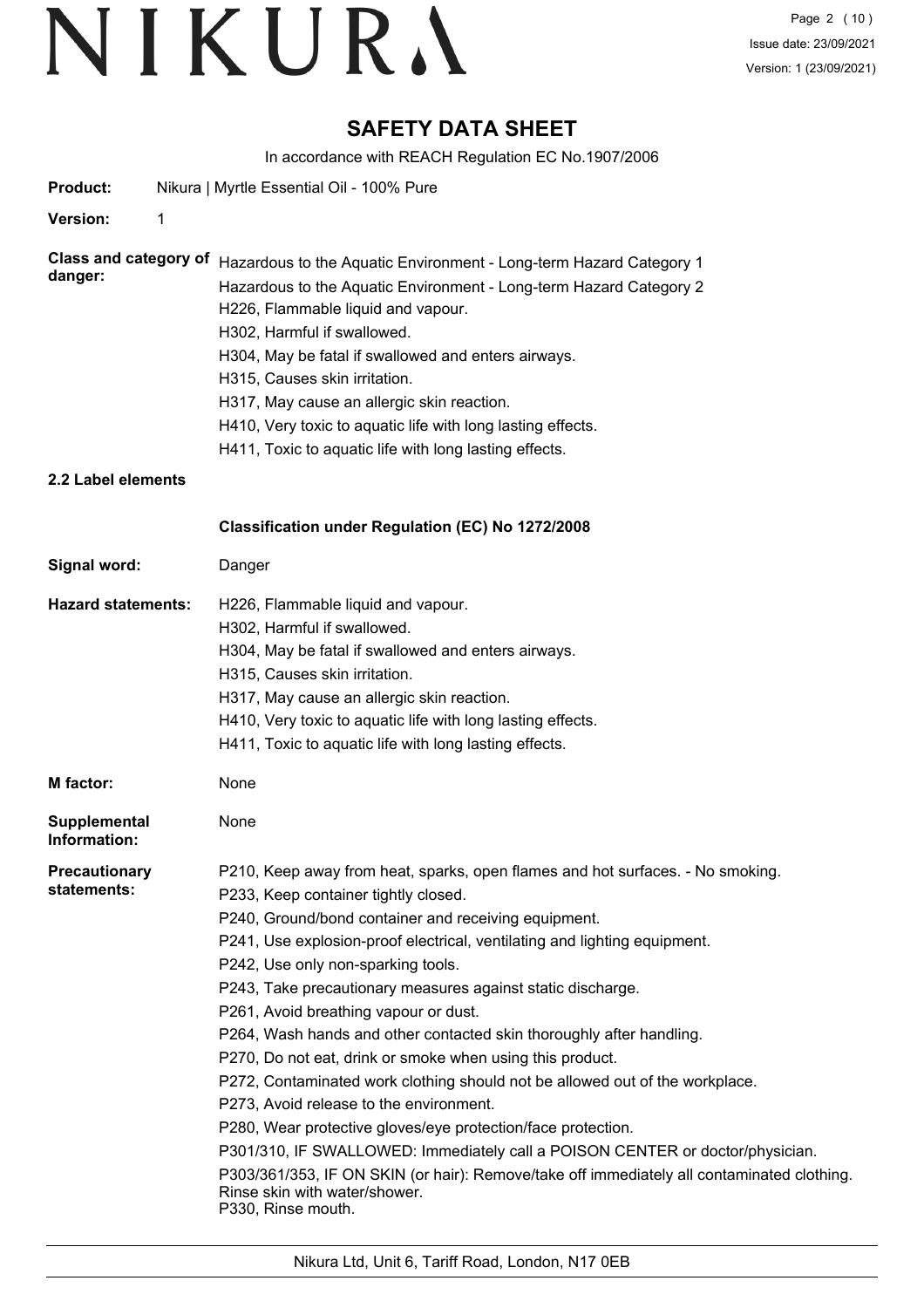# **SAFETY DATA SHEET**

In accordance with REACH Regulation EC No.1907/2006

|                            | accordance with nur to in regalation London/Lococ                                                                                                                                                                                                                                                                                                                                                                                                                                         |
|----------------------------|-------------------------------------------------------------------------------------------------------------------------------------------------------------------------------------------------------------------------------------------------------------------------------------------------------------------------------------------------------------------------------------------------------------------------------------------------------------------------------------------|
| <b>Product:</b>            | Nikura   Myrtle Essential Oil - 100% Pure                                                                                                                                                                                                                                                                                                                                                                                                                                                 |
| Version:                   | 1                                                                                                                                                                                                                                                                                                                                                                                                                                                                                         |
|                            | P331, Do not induce vomiting.<br>P333/313, If skin irritation or rash occurs: Get medical advice/attention.<br>P362, Take off contaminated clothing and wash before reuse.<br>P370/378, In case of fire: Use carbon dioxide, dry chemical, foam for extinction.<br>P391, Collect spillage.<br>P403/235, Store in a well-ventilated place. Keep cool.<br>P405, Store locked up.<br>P501, Dispose of contents/container to approved disposal site, in accordance with local<br>regulations. |
| Pictograms:                |                                                                                                                                                                                                                                                                                                                                                                                                                                                                                           |
| 2.3 Other hazards          |                                                                                                                                                                                                                                                                                                                                                                                                                                                                                           |
| Other hazards:             | None                                                                                                                                                                                                                                                                                                                                                                                                                                                                                      |
|                            | Section 3. Composition / information on ingredients                                                                                                                                                                                                                                                                                                                                                                                                                                       |
| <b>3.1 Substances</b>      |                                                                                                                                                                                                                                                                                                                                                                                                                                                                                           |
| <b>Product identifier:</b> | Nikura   Myrtle Essential Oil - 100% Pure                                                                                                                                                                                                                                                                                                                                                                                                                                                 |

#### **Contains:**

| <b>Name</b>         | <b>CAS</b> | <b>EC</b> | <b>REACH Registration</b><br>No. | $\frac{9}{6}$ | <b>Classification for</b><br>(CLP) 1272/2008                                                                                                             |
|---------------------|------------|-----------|----------------------------------|---------------|----------------------------------------------------------------------------------------------------------------------------------------------------------|
| lalpha-Pinene       | 80-56-8    | 201-291-9 |                                  | 48.00%        | Flam. Lig. 3-Acute Tox.<br>4-Skin Irrit, 2-Skin<br>Sens. 1B-Asp. Tox 1-<br>Aquatic Acute 1-<br>Aquatic Chronic 1;<br>H226-H302-H304-<br>H315-H317-H410.- |
| Eucalyptol          | 470-82-6   | 207-431-5 |                                  | 26.00%        | Flam. Lig. 3-Skin Sens.<br>l1B:H226-H317.-                                                                                                               |
| <b>I</b> I-Limonene | 5989-54-8  | 227-815-6 |                                  | 5.00%         | Flam. Liq. 3-Skin Irrit.<br>2-Skin Sens. 1B-Asp.<br>Tox 1-Aquatic Acute 1-<br>Aquatic Chronic 3;<br>H226-H304-H315-<br>H317-H400-H412.-                  |
| Geranyl acetate     | 105-87-3   | 203-341-5 |                                  | 2.20%         | lSkin Irrit. 2-Skin Sens.<br>1B-Aquatic Chronic 3;<br>H315-H317-H412.-                                                                                   |
| <b>l</b> p-Cymene   | 199-87-6   | 202-796-7 |                                  | 2.10%         | Flam. Liq. 3-Repr. 2-<br>Asp. Tox 1-Aquatic<br>Chronic 2;H226-H304-<br>H361-H411.-                                                                       |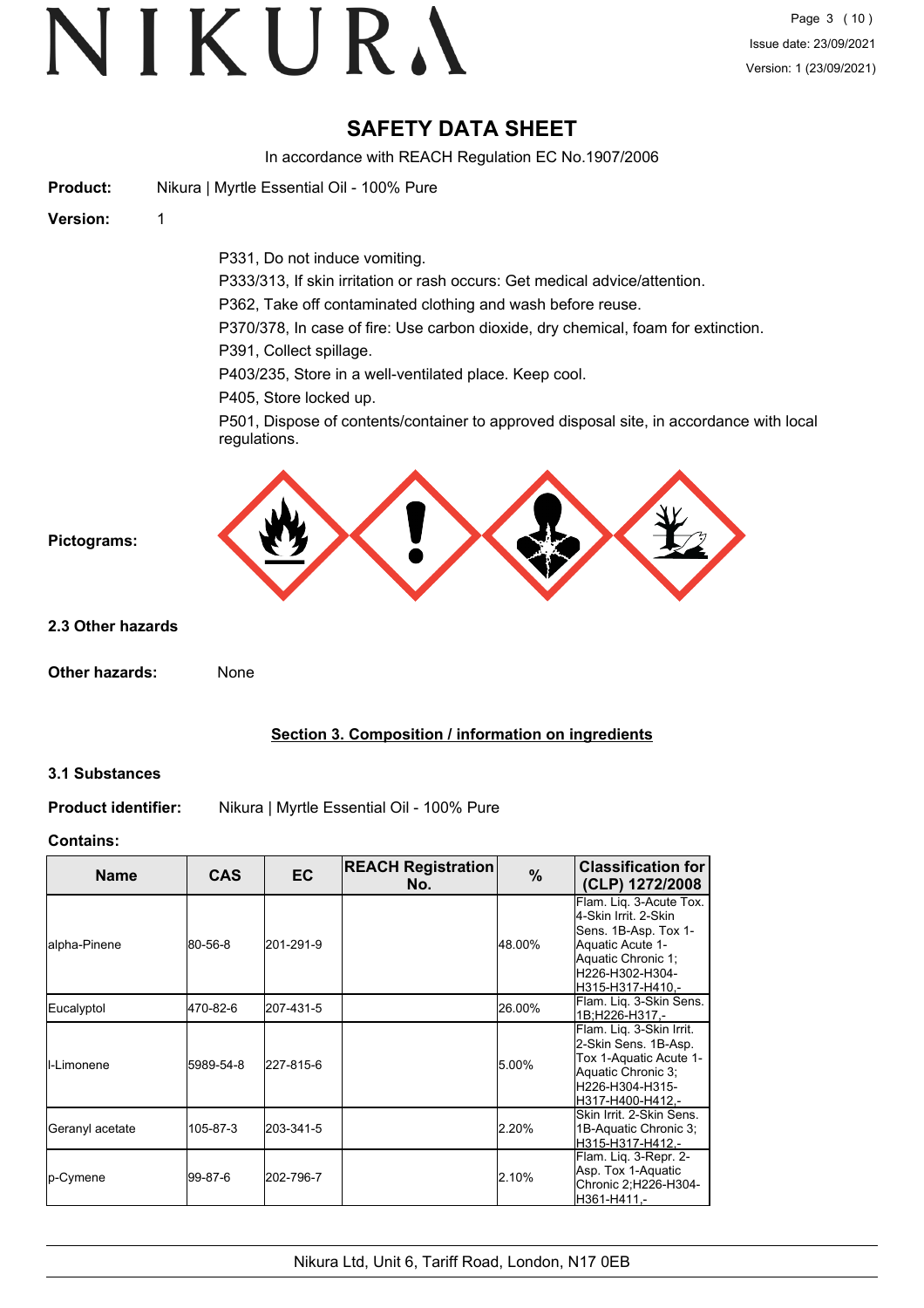# **SAFETY DATA SHEET**

In accordance with REACH Regulation EC No.1907/2006

**Product:** Nikura | Myrtle Essential Oil - 100% Pure

#### **Version:** 1

| <b>L</b> inalool     |                | 201-134-4 |       | Skin Irrit. 2-Eye Irrit. 2-                                                                                                            |
|----------------------|----------------|-----------|-------|----------------------------------------------------------------------------------------------------------------------------------------|
|                      | 78-70-6        |           | 2.10% | Skin Sens. 1B;H315-<br>H317-H319.-                                                                                                     |
| p-Mentha-1,4-diene   | 99-85-4        | 202-794-6 | 1.80% | Flam. Liq. 3-Repr. 2-<br>Asp. Tox 1;H226-H304-<br>H361.-                                                                               |
| alpha-Terpineol      | 98-55-5        | 202-680-6 | 1.60% | Skin Irrit. 2-Eye Irrit. 2;<br>H315-H319,-                                                                                             |
| Linalyl acetate      | 115-95-7       | 204-116-4 | 0.60% | Skin Irrit, 2-Skin Sens.<br>1B;H315-H317,-                                                                                             |
| Eugenyl methyl ether | 93-15-2        | 202-223-0 | 0.50% | Acute Tox. 4-Muta. 2-<br>Carc. 2;H302-H341-<br>$H351 -$                                                                                |
| <b>l</b> beta-Pinene | 127-91-3       | 204-872-5 | 0.40% | Flam. Liq. 3-Skin Irrit.<br>2-Skin Sens. 1B-Asp.<br>Tox 1-Aquatic Acute 1-<br>Aquatic Chronic 1;<br>H226-H304-H315-<br>H317-H410,-     |
| Neryl acetate        | $141 - 12 - 8$ | 205-459-2 | 0.30% | Skin Sens. 1B;H317,-                                                                                                                   |
| Geraniol             | 106-24-1       | 203-377-1 | 0.20% | Skin Irrit. 2-Eye Dam.<br>1-Skin Sens. 1:H315-<br>H317-H318,-                                                                          |
| beta-Caryophyllene   | 87-44-5        | 201-746-1 | 0.20% | Skin Sens. 1B-Asp. Tox<br>1-Aquatic Chronic 4;<br>H304-H317-H413,-                                                                     |
| l-Carvone            | 6485-40-1      | 229-352-5 | 0.20% | Skin Sens. 1B;H317,-                                                                                                                   |
| Camphene             | 79-92-5        | 201-234-8 | 0.10% | Flam. Liq. 3-Flam. Sol.<br>2-Aquatic Acute 1-<br>Aquatic Chronic 1;<br>H226-H228-H410,-                                                |
| Estragole            | 140-67-0       | 205-427-8 | 0.10% | Acute Tox. 4-Skin Irrit.<br>2-Skin Sens. 1B-Muta.<br>2-Carc. 2-Aquatic<br>Chronic 3;H302-H315-<br>H317-H341-H351-<br>H412,-            |
| Myrcene              | 123-35-3       | 204-622-5 | 0.10% | Flam. Liq. 3-Skin Irrit.<br>2-Eye Irrit. 2-Asp. Tox<br>1-Aquatic Acute 1-<br>Aquatic Chronic 2:<br>H226-H304-H315-<br>H319-H400-H411,- |

### **Section 4. First-aid measures**

## **4.1 Description of first aid measures**

| Inhalation:           | Remove from exposure site to fresh air, keep at rest, and obtain medical attention.                           |
|-----------------------|---------------------------------------------------------------------------------------------------------------|
| Eye exposure:         | Flush immediately with water for at least 15 minutes. Contact physician if symptoms persist.                  |
| <b>Skin exposure:</b> | IF ON SKIN (or hair): Remove/take off immediately all contaminated clothing. Rinse skin with<br>water/shower. |
| Ingestion:            | IF SWALLOWED: Immediately call a POISON CENTER or doctor/physician.                                           |

## **4.2 Most important symptoms and effects, both acute and delayed**

Harmful if swallowed.

May be fatal if swallowed and enters airways.

Causes skin irritation.

May cause an allergic skin reaction.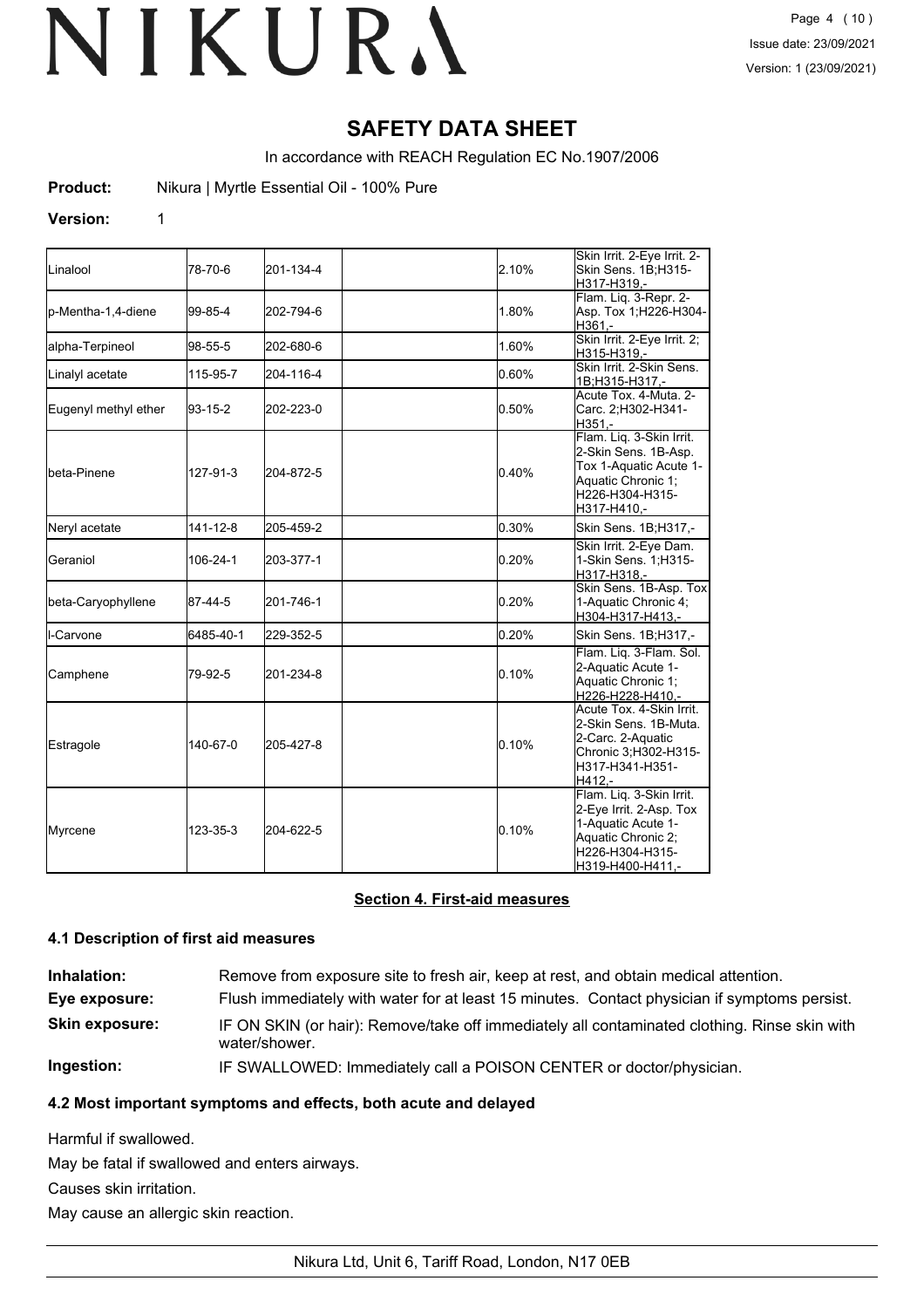# VIKURA

# **SAFETY DATA SHEET**

In accordance with REACH Regulation EC No.1907/2006

**Product:** Nikura | Myrtle Essential Oil - 100% Pure

**Version:** 1

# **4.3 Indication of any immediate medical attention and special treatment needed**

None expected, see Section 4.1 for further information.

# **SECTION 5: Firefighting measures**

## **5.1 Extinguishing media**

Suitable media: Carbon dioxide, Dry chemical, Foam.

#### **5.2 Special hazards arising from the substance or mixture**

In case of fire, may be liberated: Carbon monoxide, Unidentified organic compounds.

## **5.3 Advice for fire fighters:**

In case of insufficient ventilation, wear suitable respiratory equipment.

#### **Section 6. Accidental release measures**

## **6.1 Personal precautions, protective equipment and emergency procedures:**

Avoid inhalation. Avoid contact with skin and eyes. See protective measures under Section 7 and 8.

## **6.2 Environmental precautions:**

Keep away from drains, surface and ground water, and soil.

## **6.3 Methods and material for containment and cleaning up:**

Remove ignition sources. Provide adequate ventilation. Avoid excessive inhalation of vapours. Contain spillage immediately by use of sand or inert powder. Dispose of according to local regulations.

## **6.4 Reference to other sections:**

Also refer to sections 8 and 13.

## **Section 7. Handling and storage**

## **7.1 Precautions for safe handling:**

Keep away from heat, sparks, open flames and hot surfaces. - No smoking. Do not eat, drink or smoke when using this product.

## **7.2 Conditions for safe storage, including any incompatibilities:**

Ground/bond container and receiving equipment.

Use only non-sparking tools.

Take precautionary measures against static discharge.

Nikura Ltd, Unit 6, Tariff Road, London, N17 0EB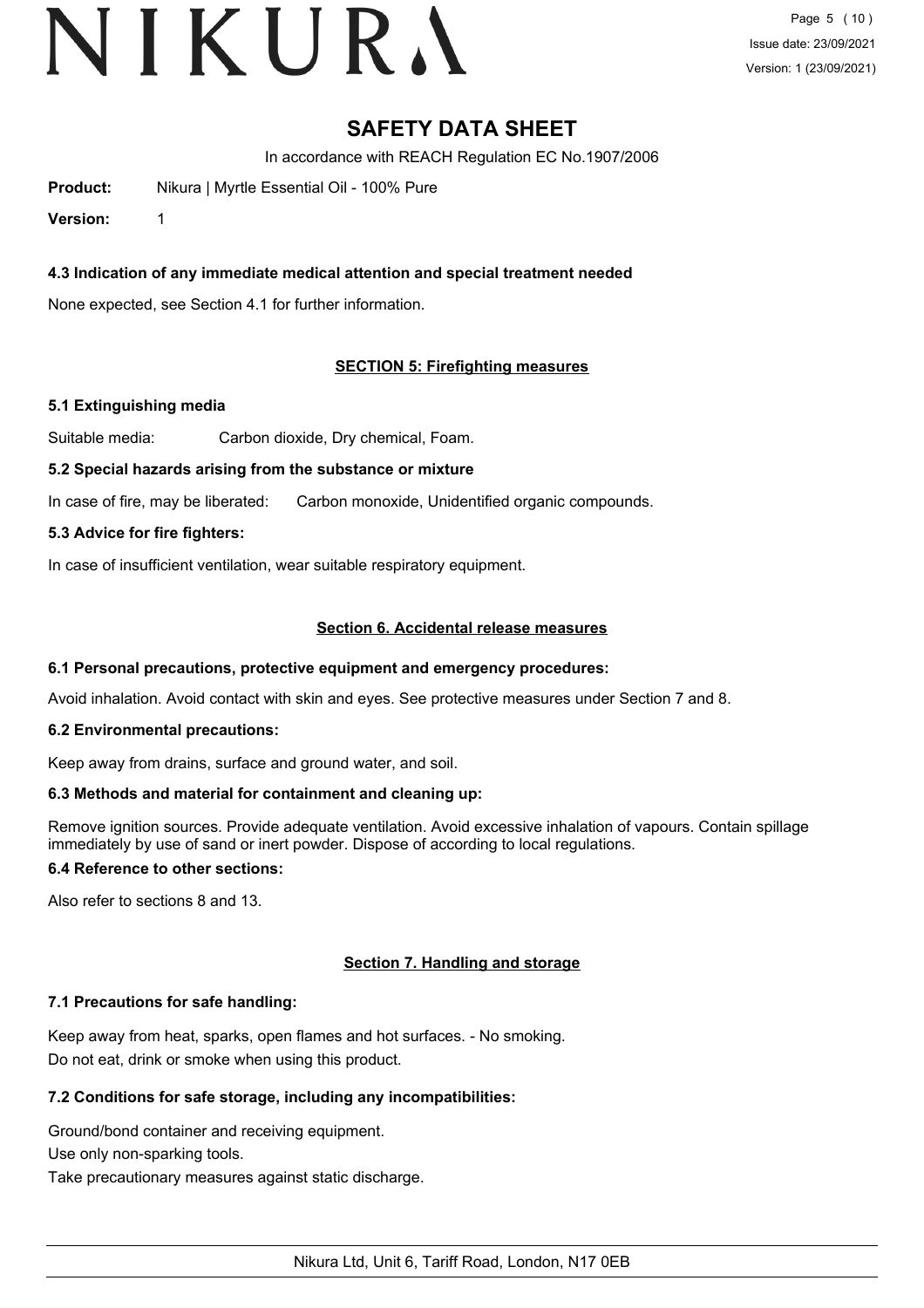# VIKURA

# **SAFETY DATA SHEET**

In accordance with REACH Regulation EC No.1907/2006

**Product:** Nikura | Myrtle Essential Oil - 100% Pure

**Version:** 1

# **7.3 Specific end use(s):**

Aromatherapy: Use in accordance with good manufacturing and industrial hygiene practices.

# **Section 8. Exposure controls/personal protection**

## **8.1 Control parameters**

Workplace exposure limits: Not Applicable

# **8.2 Exposure Controls**

# **Eye / Skin Protection**

Wear protective gloves/eye protection/face protection

# **Respiratory Protection**

Under normal conditions of use and where adequate ventilation is available to prevent build up of excessive vapour, this material should not require special engineering controls. However, in conditions of high or prolonged use, or high temperature or other conditions which increase exposure, the following engineering controls can be used to minimise exposure to personnel: a) Increase ventilation of the area with local exhaust ventilation. b) Personnel can use an approved, appropriately fitted respirator with organic vapour cartridge or canisters and particulate filters. c) Use closed systems for transferring and processing this material.

Also refer to Sections 2 and 7.

## **Section 9. Physical and chemical properties**

## **9.1 Information on basic physical and chemical properties**

| Appearance:                                   | Colourless to pale yellow liquid.            |
|-----------------------------------------------|----------------------------------------------|
| Odour:                                        | Eucalyptus.                                  |
| <b>Odour threshold:</b>                       | Not determined                               |
| pH:                                           | Not determined                               |
| Melting point / freezing point:               | $-20 °C$                                     |
| Initial boiling point / range:                | 152 - 200 °C                                 |
| <b>Flash point:</b>                           | 45 °C                                        |
| <b>Evaporation rate:</b>                      | Not determined                               |
| Flammability (solid, gas):                    | Not determined                               |
| Upper/lower flammability or explosive limits: | Product does not present an explosion hazard |
| Vapour pressure:                              | 3.040000 - 633.000000                        |
| Vapour density:                               | Not determined                               |
| <b>Relative density:</b>                      | Not determined                               |
| Solubility(ies):                              | Not determined                               |
| Partition coefficient: n-octanol/water:       | Not determined                               |
| Auto-ignition temperature:                    | 265 °C                                       |
| <b>Decomposition temperature:</b>             | Not determined                               |
| <b>Viscosity:</b>                             | Not determined                               |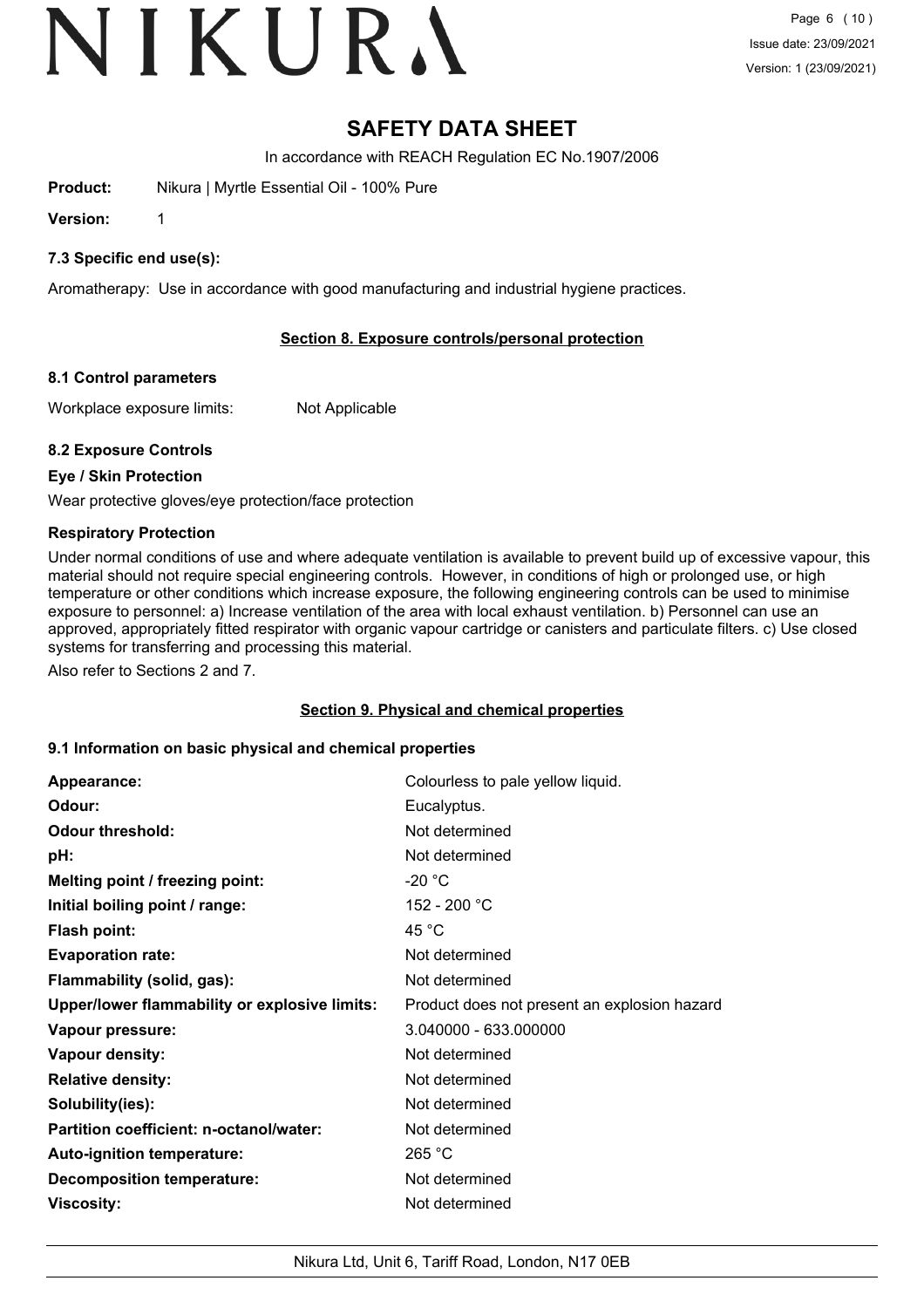Page 7 (10) Issue date: 23/09/2021 Version: 1 (23/09/2021)

# **SAFETY DATA SHEET**

In accordance with REACH Regulation EC No.1907/2006

**Product:** Nikura | Myrtle Essential Oil - 100% Pure

**Version:** 1

**Explosive properties:** Not expected **Oxidising properties:** Not expected

**9.2 Other information:** None available

# **Section 10. Stability and reactivity**

## **10.1 Reactivity:**

Presents no significant reactivity hazard, by itself or in contact with water.

## **10.2 Chemical stability:**

Good stability under normal storage conditions.

# **10.3 Possibility of hazardous reactions:**

Not expected under normal conditions of use.

# **10.4 Conditions to avoid:**

Avoid extreme heat.

# **10.5 Incompatible materials:**

Avoid contact with strong acids, alkalis or oxidising agents.

## **10.6 Hazardous decomposition products:**

Not expected.

# **Section 11. Toxicological information**

# **11.1 Information on toxicological effects**

| <b>Acute Toxicity:</b>                    | Acute Toxicity - Oral Category 4                                 |
|-------------------------------------------|------------------------------------------------------------------|
| <b>Acute Toxicity Oral</b>                | 3982 mg/kg                                                       |
| <b>Acute Toxicity Dermal</b>              | Not Applicable                                                   |
| <b>Acute Toxicity Inhalation</b>          | Not Available                                                    |
| <b>Skin corrosion/irritation:</b>         | Skin Corrosion / Irritation Category 2                           |
| Serious eye damage/irritation:            | Based on available data the classification criteria are not met. |
| <b>Respiratory or skin sensitisation:</b> | Sensitization - Skin Category 1                                  |
| Germ cell mutagenicity:                   | Based on available data the classification criteria are not met. |
| <b>Carcinogenicity:</b>                   | Based on available data the classification criteria are not met. |
| <b>Reproductive toxicity:</b>             | Based on available data the classification criteria are not met. |
| <b>STOT-single exposure:</b>              | Based on available data the classification criteria are not met. |
| <b>STOT-repeated exposure:</b>            | Based on available data the classification criteria are not met. |
| <b>Aspiration hazard:</b>                 | <b>Aspiration Hazard Category 1</b>                              |

**Information about hazardous ingredients in the mixture**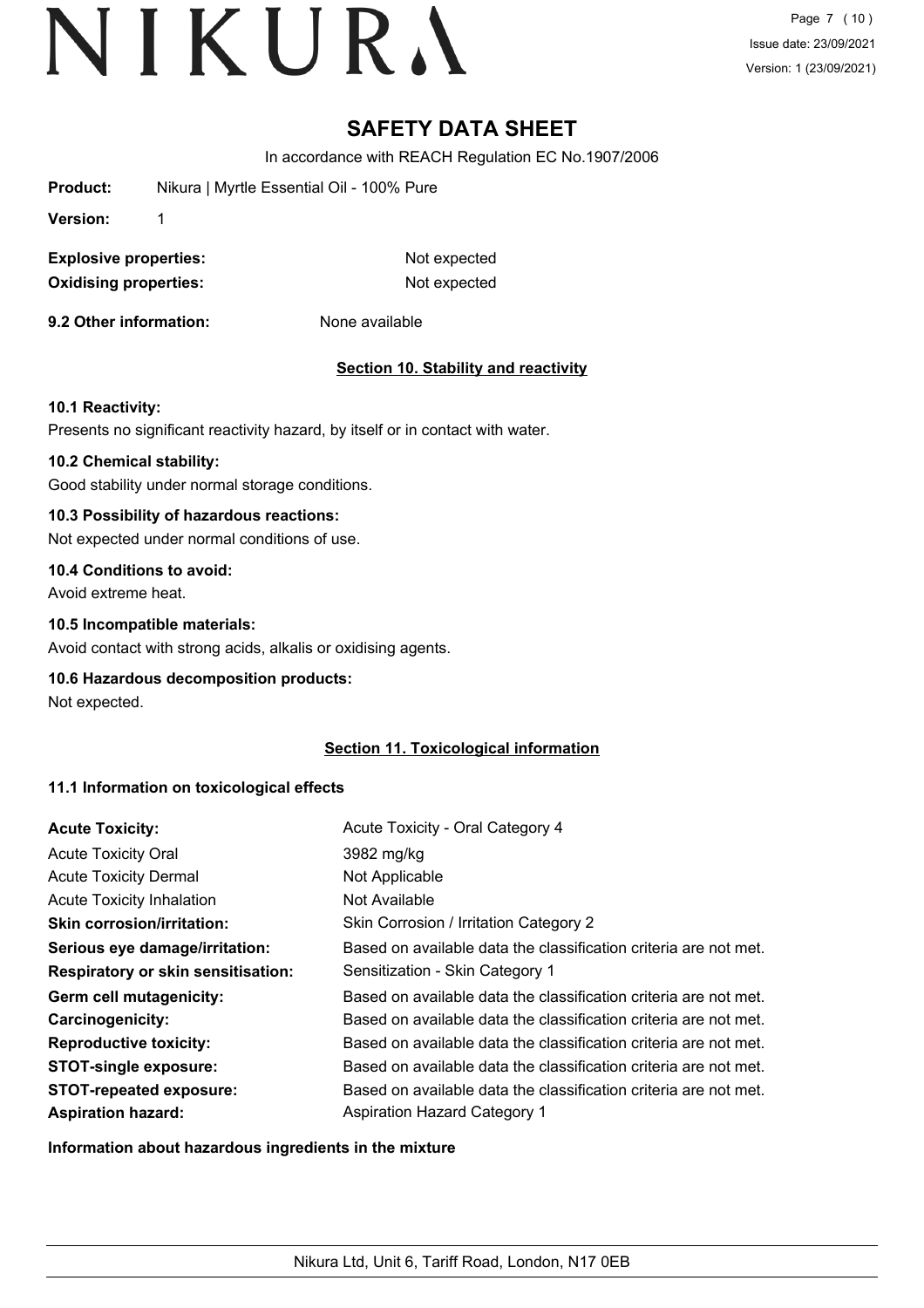# **SAFETY DATA SHEET**

In accordance with REACH Regulation EC No.1907/2006

**Product:** Nikura | Myrtle Essential Oil - 100% Pure

## **Version:** 1

| Ingredient    | <b>CAS</b>     | EC                | LD50/ATE Oral | LD50/ATE<br>Dermal | LC50/ATE<br><b>Inhalation</b> | <b>LC50</b><br>Route     |
|---------------|----------------|-------------------|---------------|--------------------|-------------------------------|--------------------------|
| lalpha-Pinene | $ 80 - 56 - 8$ | $ 201 - 291 - 9 $ | 1500          | Not available      | Not available                 | <b>Not</b><br>lavailable |

Refer to Sections 2 and 3 for additional information.

# **Section 12. Ecological information**

# **12.1 Toxicity:**

Very toxic to aquatic life with long lasting effects.

Toxic to aquatic life with long lasting effects.

**12.2 Persistence and degradability:** Not available **12.3 Bioaccumulative potential:** Not available

**12.4 Mobility in soil:** Not available

# **12.5 Results of PBT and vPvB assessment:**

This substance does not meet the PBT/vPvB criteria of REACH, annex XIII.

**12.6 Other adverse effects:** Not available

# **Section 13. Disposal considerations**

## **13.1 Waste treatment methods:**

Dispose of in accordance with local regulations. Avoid disposing into drainage systems and into the environment. Empty containers should be taken to an approved waste handling site for recycling or disposal.

## **Section 14. Transport information**

| 14.1 UN number:                                             | <b>UN1169</b>                                                                                                  |
|-------------------------------------------------------------|----------------------------------------------------------------------------------------------------------------|
| EXTRACTS, AROMATIC, LIQUID<br>14.2 UN Proper Shipping Name: |                                                                                                                |
| 14.3 Transport hazard class(es):                            | 3                                                                                                              |
| <b>Sub Risk:</b>                                            |                                                                                                                |
| 14.4. Packing Group:                                        | Ш                                                                                                              |
| <b>14.5 Environmental hazards:</b>                          | This is an environmentally hazardous substance.                                                                |
| 14.6 Special precautions for user:                          | None additional                                                                                                |
|                                                             | 44 W. The constant of the collection of the Association of MARING All WALLER Association of the Association of |

**14.7 Transport in bulk according to Annex II of MARPOL73/78 and the IBC Code:**

Not applicable

# **Section 15. Regulatory information**

# **15.1 Safety, health and environmental regulations/legislation specific for the substance or mixture** RIFM ID Number: 1083-E2.12

# **15.2 Chemical Safety Assessment**

A Chemical Safety Assessment has not been carried out for this product.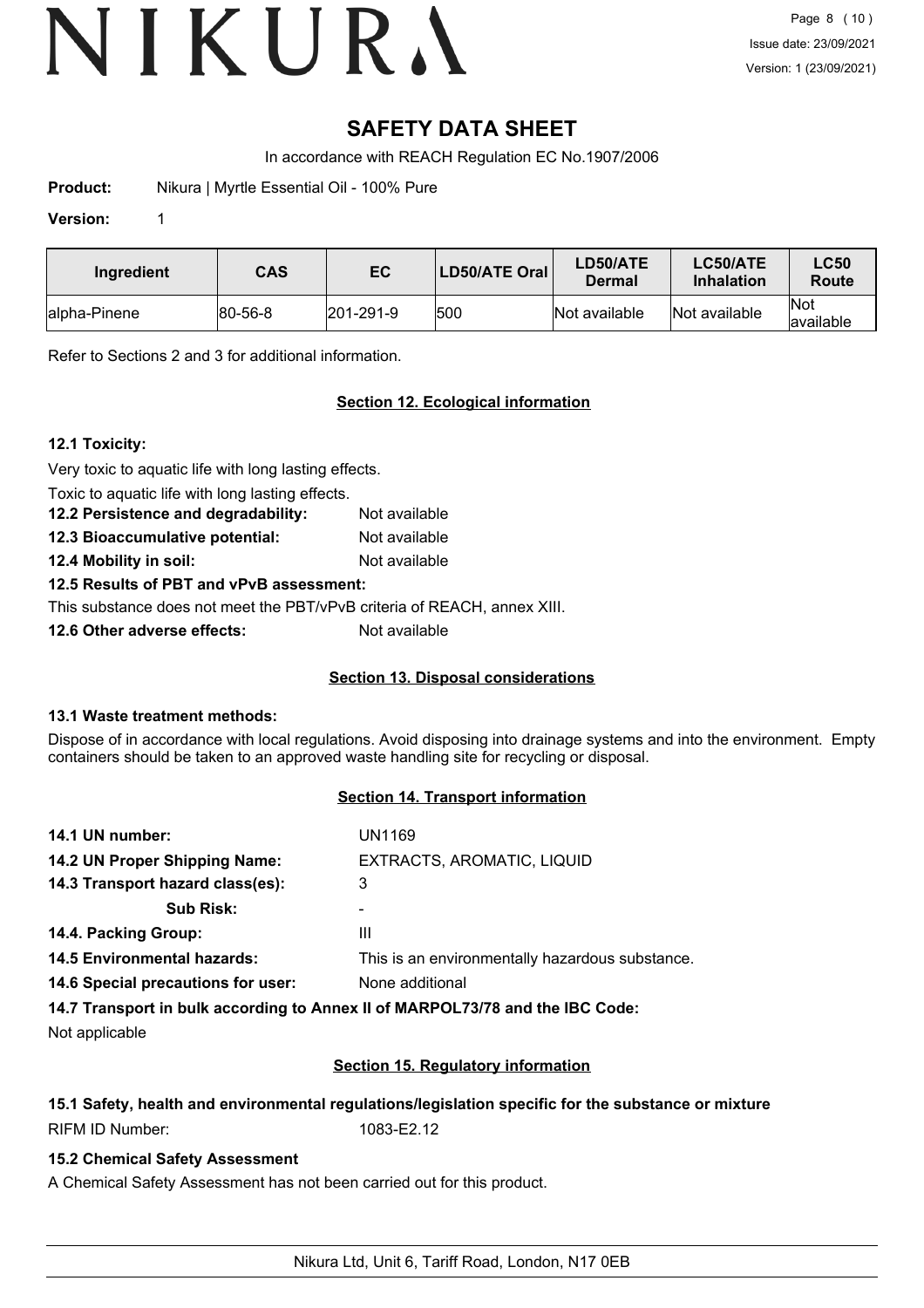# **SAFETY DATA SHEET**

In accordance with REACH Regulation EC No.1907/2006

| <b>Product:</b>                 | Nikura   Myrtle Essential Oil - 100% Pure |                                                                                                             |
|---------------------------------|-------------------------------------------|-------------------------------------------------------------------------------------------------------------|
| <b>Version:</b>                 |                                           |                                                                                                             |
|                                 |                                           | Section 16. Other information                                                                               |
| <b>Concentration % Limits:</b>  |                                           | EH A1=46.64% EH C1=51.55% EH C2=5.13% EH C3=0.51248411% EH<br>C4=43.25% SCI 2=16.98% SS 1=2.08% AH 1=16.95% |
| <b>Total Fractional Values:</b> |                                           | EH A1=2.14 EH C1=1.94 EH C2=19.48 EH C3=195.13 EH C4=2.31 SCI<br>2=5.89 SS 1=48.00 AH 1=5.90                |
| Key to revisions:               |                                           |                                                                                                             |

Not applicable

#### **Key to abbreviations:**

| <b>Abbreviation</b> | <b>Meaning</b>                                                            |
|---------------------|---------------------------------------------------------------------------|
| Acute Tox. 4        | Acute Toxicity - Oral Category 4                                          |
| Aquatic Acute 1     | Hazardous to the Aquatic Environment - Acute Hazard Category 1            |
| Aquatic Chronic 1   | Hazardous to the Aquatic Environment - Long-term Hazard Category 1        |
| Aquatic Chronic 2   | Hazardous to the Aquatic Environment - Long-term Hazard Category 2        |
| Aquatic Chronic 3   | Hazardous to the Aquatic Environment - Long-term Hazard Category 3        |
| Aquatic Chronic 4   | Hazardous to the Aquatic Environment - Long-term Hazard Category 4        |
| Asp. Tox 1          | Aspiration Hazard Category 1                                              |
| Carc. 2             | Carcinogenicity Category 2                                                |
| Eye Dam. 1          | Eye Damage / Irritation Category 1                                        |
| Eye Irrit. 2        | Eye Damage / Irritation Category 2                                        |
| Flam. Liq. 3        | Flammable Liquid, Hazard Category 3                                       |
| Flam. Sol. 2        | Flammable Solid, Hazard Category 2                                        |
| H226                | Flammable liquid and vapour.                                              |
| H228                | Flammable solid.                                                          |
| H302                | Harmful if swallowed.                                                     |
| H304                | May be fatal if swallowed and enters airways.                             |
| H315                | Causes skin irritation.                                                   |
| H317                | May cause an allergic skin reaction.                                      |
| H318                | Causes serious eye damage.                                                |
| H319                | Causes serious eye irritation.                                            |
| H341                | Suspected of causing genetic defects (exposure route).                    |
| H351                | Suspected of causing cancer (exposure route).                             |
| H361                | Suspected of damaging fertility or the unborn child (exposure route).     |
| H400                | Very toxic to aquatic life.                                               |
| H410                | Very toxic to aquatic life with long lasting effects.                     |
| H411                | Toxic to aquatic life with long lasting effects.                          |
| H412                | Harmful to aquatic life with long lasting effects.                        |
| H413                | May cause long lasting harmful effects to aquatic life.                   |
| Muta. 2             | Germ Cell Mutagenicity Category 2                                         |
| P202                | Do not handle until all safety precautions have been read and understood. |
| P210                | Keep away from heat, sparks, open flames and hot surfaces. - No smoking.  |